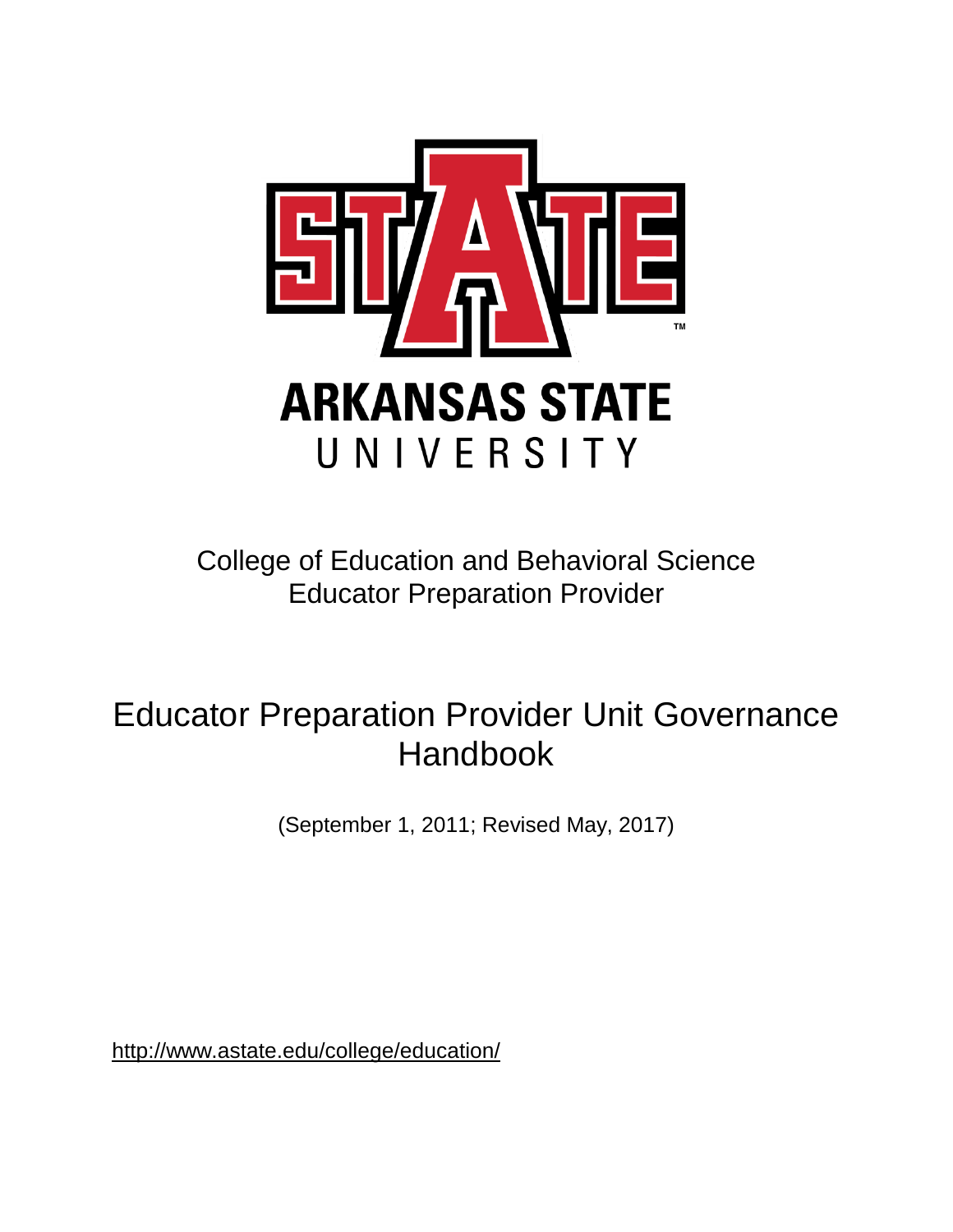# **TABLE OF CONTENTS**

*To be updated upon finalization of content*

|            | Educator Preparation Provider Faculty Outside of the             |    |
|------------|------------------------------------------------------------------|----|
|            |                                                                  |    |
|            |                                                                  |    |
| Appendices |                                                                  |    |
|            |                                                                  |    |
|            | Appendix B Educator Preparation Provider Unit                    |    |
|            |                                                                  | 15 |
|            | Appendix C Annual Timeline for Governance Elections/Appointments | 16 |
|            |                                                                  |    |
|            |                                                                  |    |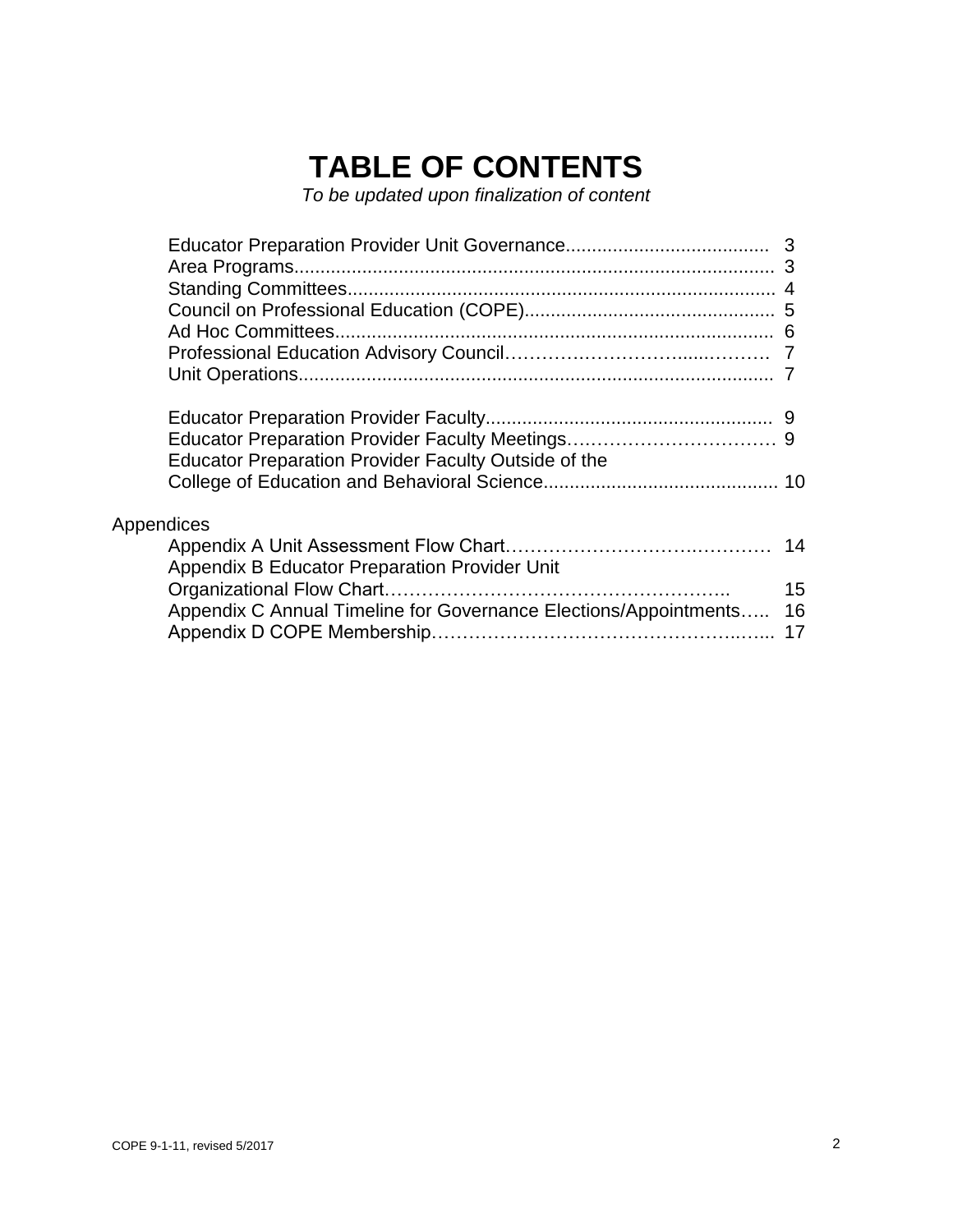# **Educator Preparation Provider Unit Governance**

Governance of the Educator Preparation Provider (EPP) Unit at Arkansas State University is determined by the:

- Standards established by the Council for the Accreditation of Educator Preparation (CAEP);
- Established university structures as defined in the current A-State University Handbooks (Faculty, Employee, and Shared Governance);
- Policies and procedures as established by the Educator Professional Preparation Unit, including the Council on Professional Education (COPE); and
- Desire to create a community of educators who are responsible to the students, the public and to each other to ensure the quality of future educators and education.

Although governance addresses the structures and processes by which the academic community defines and implements policies and programs, it also provides the structure and processes by which community and collegiality are demonstrated. In this professional community, mutual commitment to quality and sense of shared obligation to the profession and future professionals are evident.

### *Area Programs*

Area programs are designed to foster discussion and decision-making of program issues, concerns, ideas and direction. Curriculum changes initiated by an area program will follow established department, college and university curriculum policies and processes. Each area program will be asked to meet at least once per semester. Additional meetings may be scheduled by the chair as needed.

Area Programs include:

Elementary (K-6) Program Middle Level (4-8) Program Secondary and K–12 Programs Graduate Programs Educational Leadership/Curriculum and Instruction Programs Special Education and Gifted and Talented Programs

Any EPP Faculty member shall be eligible to serve as a member on a maximum of 2 area programs. To be eligible the EPP Faculty member shall teach in, or have a professional affiliation with, the selected area program. Notification of interest to serve shall be submitted annually to the Head of Unit (for CAEP, Dean of the College of Education and Behavioral Science) between August 15 and September 15.

Annually, prior to March 30, the respective programs will meet to elect a chair and a recorder. The chairs of the area programs will serve as voting members of COPE. To ensure broader representation, the chair of an area program will be ineligible to serve concurrently as the chair of a standing committee. As a voting member of COPE, it is the responsibility of the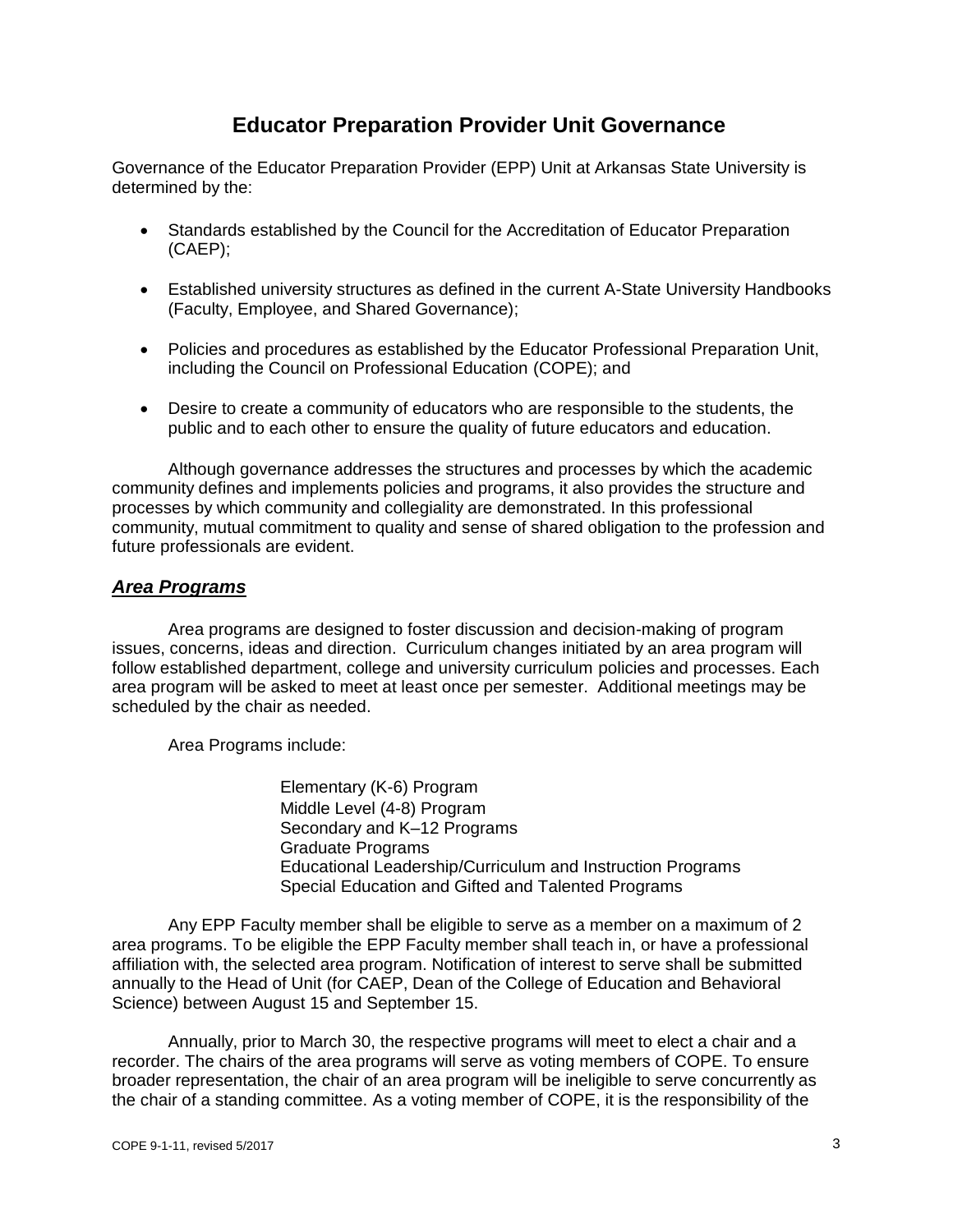area program chair to keep area program members informed of all issues discussed in COPE. It will also be the responsibility of the area program chair to keep COPE informed of all relevant program issues/business.

The chair of the area program will plan and develop meeting agendas. The Head of the Unit will provide a minimum notice to all EPP faculty members one week prior to the meeting. Agendas and meeting minutes will be submitted to the Head of Unit at the end of each academic year.

### *Standing Committees*

Standing committees will be responsible for EPP unit assessment oversight. The criteria for participation on each standing committee are passion and responsibility - an interest in the range of responsibility encompassed by the committee balanced by the recognition that the work of the committee is on-going and time-consuming. Members must:

- Be a member of the EPP
- Evidence interest in and commitment to improving teacher education
- Be committed to the work of the Standing Committee (attend meetings, active participation in committee; responsive to chair's requests, etc.)

The standing committees will be composed of seven members each and represent composition of the unit as follows:

- 5 faculty members from five areas
	- $\circ$  1 faculty member from Teacher Education (elected by Teacher Education faculty)
	- o 1 faculty member from Health, Physical Education, and Sport Sciences (HPESS) (elected by HPESS faculty)
	- o 1 faculty member from Educational Leadership, Curriculum and Special Education (ELCSE) (elected by ELCSE faculty)
	- o 1 faculty member from Secondary/K-12 Programs (elected by secondary and K-12 programs faculty)
	- o 1 faculty member from Psychology & Counseling (elected by Psychology & Counseling faculty)
- 2 faculty members at large (elected by the EPP Faculty)

Each standing committee will elect a chair and a recorder annually (see *Appendix C for Annual Timeline for Governance Elections/Appointments*). Chairs of standing committees will be elected for one-year terms. The respective chairs of the standing committees will automatically be members of COPE. To ensure broader representation, the chair of a standing committee will be ineligible to serve concurrently as the chair of an area program. Membership of standing committees will be three years without succession.

Each of the committees will meet as necessary to complete their work and may form subcommittees as appropriate to ensure and facilitate proactive thinking and reflection about professional education issues and policies. A quorum will be one more than fifty percent of the voting members of the standing committees. Committee members shall appoint a proxy in their absence. Proxies may only represent one absent member.

The chair of a standing committee will plan and develop meeting agendas. Agendas and meeting minutes will be submitted to the Head of Unit at the end of each academic year.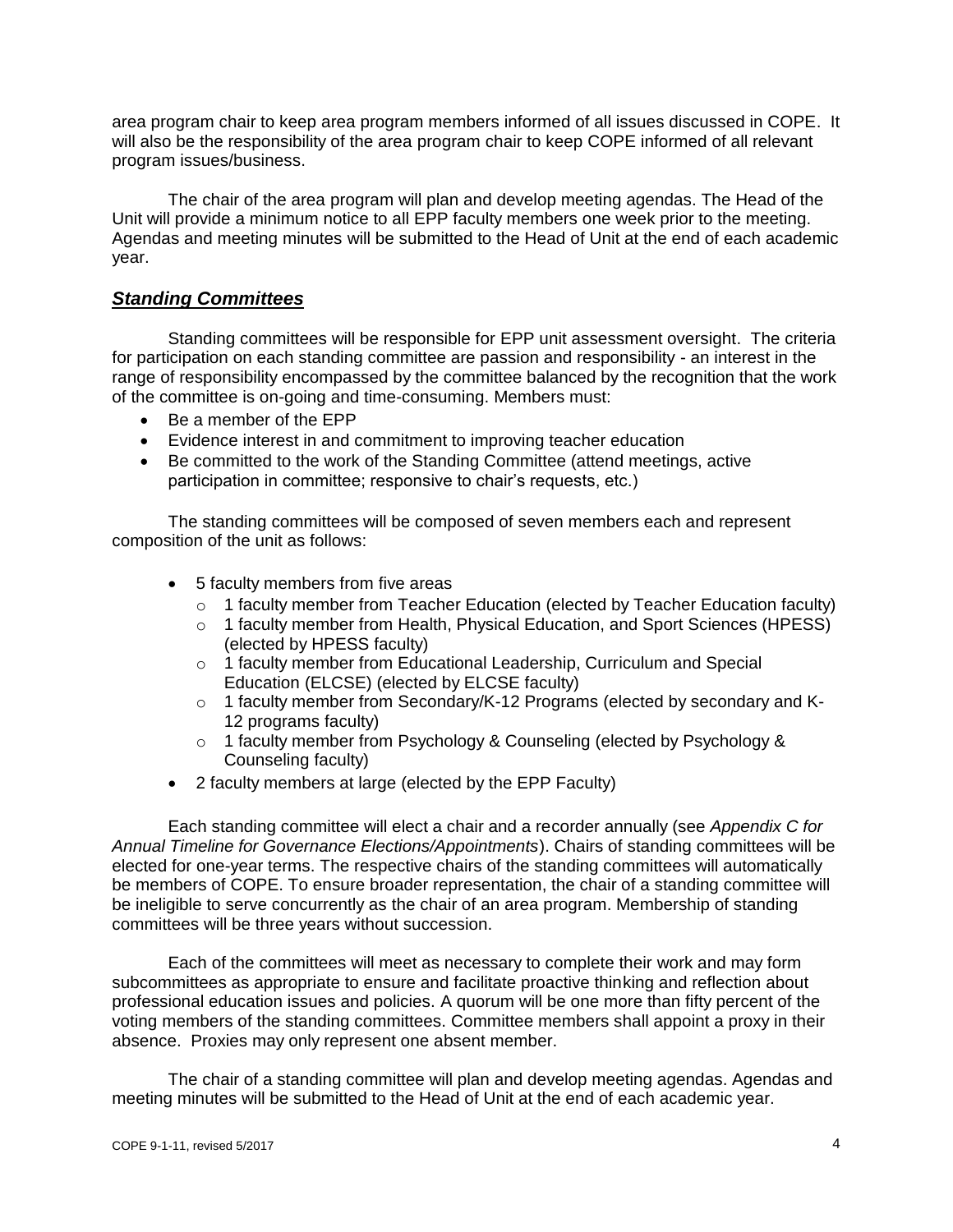### *Initial Programs Assessment Committee*

The Initial Programs Assessment Committee (IPAC**)** will serve as the oversight committee for the initial programs assessment activities of the EPP Unit. The CAEP Coordinator and the Professional Education Program Director will serve as Ex Officio members of the IPAC. Committee responsibilities will include:

- 1. annually review and analyze unit assessment artifacts;
- 2. annually review the assessment system as it applies to initial programs.
- 3. annually review assessment procedures to ensure fairness, accuracy, consistency, and the avoidance of bias.
- 4. prepare an annual unit assessment report. The completed report will be sent to the Head of Unit no later than May 31 of each year. The report should include areas of strength and/or areas of improvement.

See *Appendix A: Unit Assessment Flow Chart* for specifications on the flow of unit assessment data/reports/recommendations between the IPAC, COPE, Department Chairs and/or Area Program Chairs and the Head of the Unit.

### *Advanced Programs Assessment Committee*

The Advanced Programs Assessment Committee (APAC) will serve as the oversight committee for the advanced programs assessment activities of the EPP Unit. The CAEP Coordinator will serve as an Ex Officio members of the APAC. Committee responsibilities will include:

- 1. annually review and analyze unit assessment artifacts;
- 2. annually review the assessment system as it applies to advanced programs.
- 3. annually review assessment procedures to ensure fairness, accuracy, consistency, and the avoidance of bias.
- 4. prepare an annual unit assessment report. The completed report will be sent to the Head of Unit no later than May 31 of each year. The report should include areas of strength and/or areas of improvement.

See *Appendix A: Unit Assessment Flow Chart* for specifications on the flow of unit assessment data/reports/recommendations between the APAC, COPE, Department Chairs and/or Area Program Chairs and the Head of the Unit.

### *Council on Professional Education (COPE)*

The Council on Professional Education (COPE) is an advisory council to the Head of the EPP Unit (see *Appendix A Unit Assessment Flow Chart*). Election or appointment to the Council on Professional Education (COPE) carries with it the responsibility to be a steward for the unit: to serve the students and faculty directly and the citizens of the state through ensuring quality programs and professionals. For these reasons, it is assumed that COPE will not only use its authority to engage in oversight, documentation, and evaluation but will also engage the unit in discussions of topics of national significance, foster communication, collaboration and interdisciplinary activities, and thereby provide a sense of future to the unit. COPE will meet monthly during the academic year and as needed during the summer session.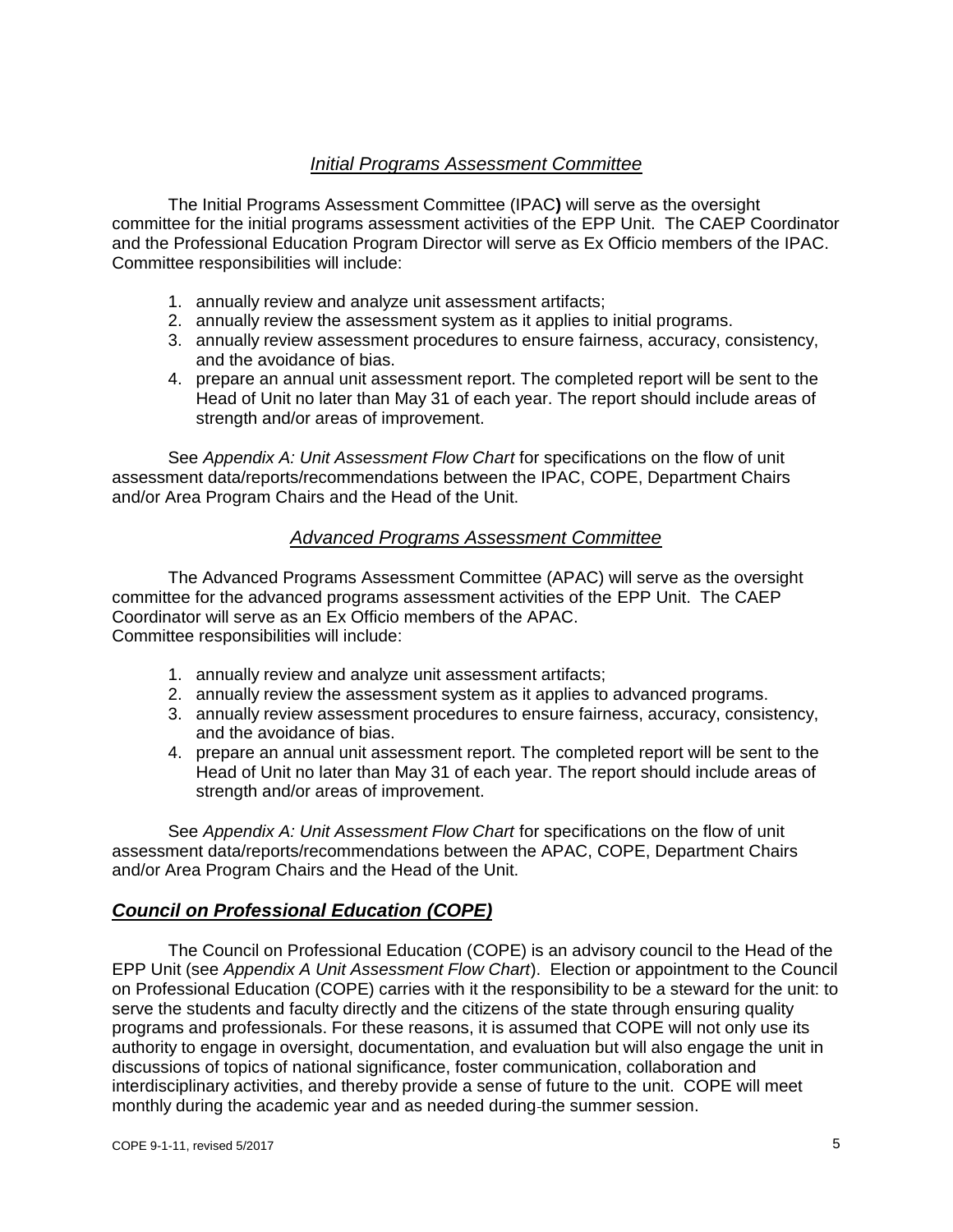In order to insure broad representation of the EPP Unit, COPE will be comprised of the chairs of the two standing committees, the chairs of the six area programs, one representative from each of the departments of the College of Education and Behavioral Science and the two to five representatives from other colleges with EPP programs and who are not already represented on COPE.

Representatives on COPE may hold allegiances to multiple areas, e.g. the chair of Initial Programs Assessment Committee would be a member of COPE. They would obviously represent the Initial Programs Assessment Committee, but if they were a secondary science Program Coordinator, who taught both undergraduate and graduate science methods classes, it would be understood that they would simultaneously represent their college, science programs, secondary programs, and graduate programs.

The Head of the Unit, CAEP Coordinator and Professional Education Programs Director will be *ex-officio* members of COPE**.** *Ex-officio* members do not have voting privileges but do have the privileges of participation and discussion. (See *Appendix D COPE Membership.)*

The EPP Unit Faculty from the various departments of the College of Education and Behavioral Science (ELCSE, HPESS, Psychology and Counseling, and Teacher Education) will annually elect their respective representatives. EPP Faculty from other colleges with EPP programs and who are not already represented on COPE will elect their respective college representative annually (see *Appendix C Annual Timeline for Governance Elections/Appointments*).

The Head of the Unit will convene COPE at the beginning of each fall semester at which time COPE will elect a chair, vice-chair and recorder (see *Appendix C Annual Timeline for Governance Elections/Appointments*). The chair, vice-chair, and recorder will serve a one-year term and may serve two terms successively.

Meetings will be conducted by the chair or the vice-chair, in the chair's absence, using *Roberts Rules of Order*. The chair will coordinate the agenda items and distribution of materials to council members through the Head of the Unit. A quorum will be one more than fifty percent of the voting members. COPE members who are unable to attend a meeting will identify a proxy to serve in their absence. Proxies may only represent one absent member.

### *Ad Hoc Committees*

*Ad hoc* committees will be appointed by COPE or the Head of the Unit to address issues including, but not limited to the following: faculty, field experiences, clinical practices, resources, diversity, technology, and unit assessment structure. These committees will be formed on an as needed basis. Chairs of *ad hoc* committees will not serve as members of COPE unless they qualify in some other capacity under the COPE membership provisions stated above. A quorum will be one more than fifty percent of the voting members of the ad hoc committees.

The chair of an *ad hoc* committee will plan and develop meeting agendas. Agendas and meeting minutes will be submitted to the Head of Unit at the completion of the *ad hoc* committee's work.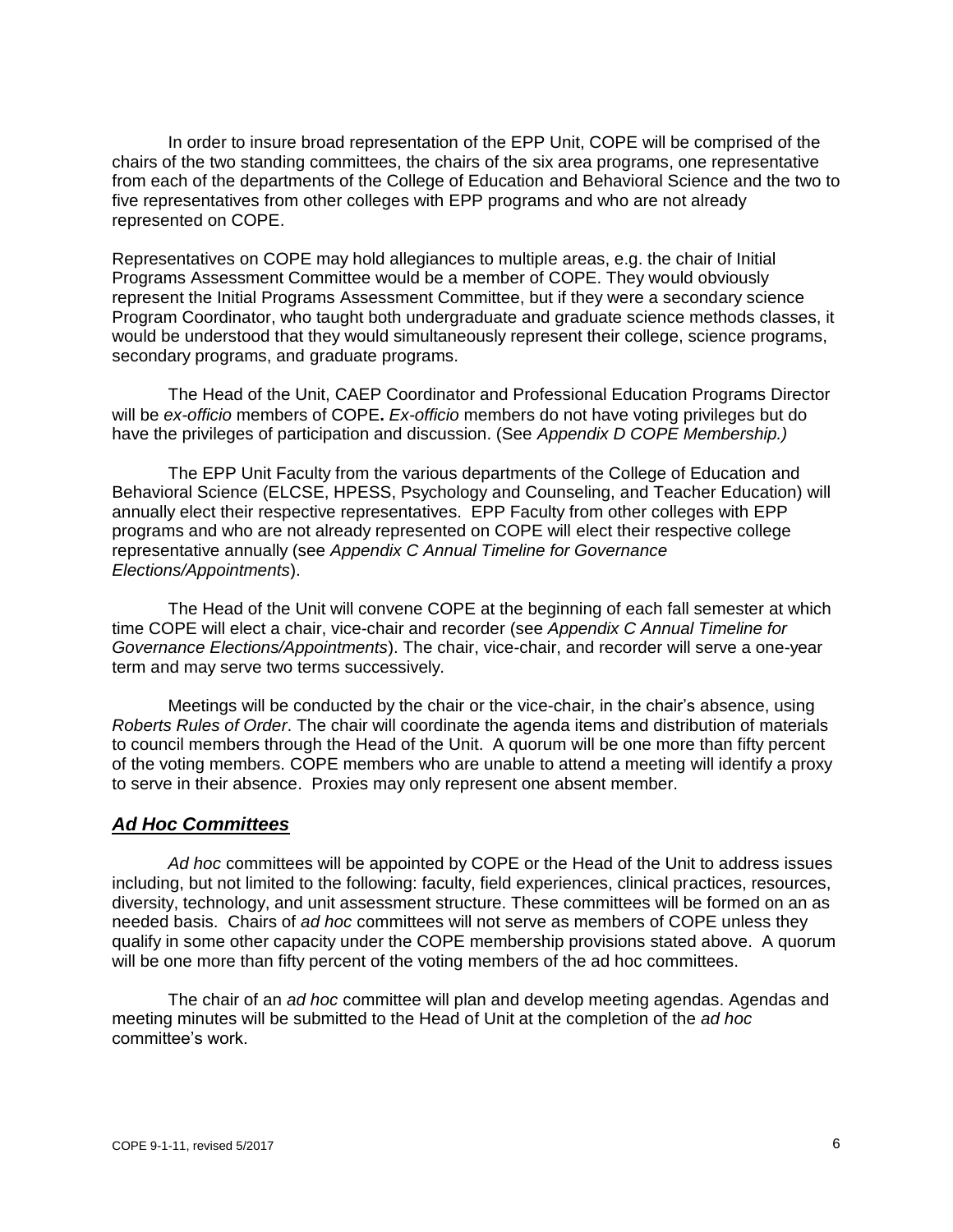### *Professional Education Advisory Council*

The Professional Education Advisory Council will consist of teachers, administrators and parents from K-12 partner schools, educational cooperative directors and initial and advanced program candidates. This advisory council is an advisory body to the Head of the Unit (see *Appendix B Educator Preparation Provider Unit Organizational Flow Chart).* This council meets as part of the work of the A-State Education Renewal Zone (ERZ).

Existing and future programs' relevance, teacher and other professionals' preparedness, and other topics of mutual concern may be discussed. Individual A-State EPP Faculty members, individual K-12 clinical supervisors or individual A-State EPP program completers will not be discussed during meetings. The Head of the Unit will convene the Professional Education Advisory Council at least once each semester and as needed.

### *Unit Operations*

Matters relevant to the EPP Unit, such as curriculum proposals related to Educator Preparation Programs and professional education coursework, revisions to programs, and standing committee proposals, should be submitted to the Head of the Unit who in turn will, if appropriate, route the material to COPE. COPE will review the requests, information, reports, curriculum proposals, etc. and take appropriate action. COPE may schedule regular reports or special reports from the standing committees and *ad hoc* committees. It may accept the reports in whole or in part; it may amend them; and may return them to committees for revisions. The reports are then forwarded by COPE to the Head of the Unit for action.

COPE is considered to be a policy and program recommending group; not a council to manage the daily operations of the unit. Editorial changes to undergraduate and graduate bulletins, minor changes in teacher education handbook such as dates, minor changes on forms, etc. are not subject to review, discussion, and approval of COPE. Suggestions for improvement will be actively sought from the EPP Faculty during EPP Faculty meetings.

#### *Amendments*

Recommended amendments to the EPP Unit Governance documents may come from COPE standing committees, area programs, or the Head of Unit. Amendments require simple majority approval by COPE.

### *Curriculum Changes*

Curriculum change proposals may emerge from any level of the unit for discussion. Curriculum and program changes will follow the established procedures at Arkansas State University:

- 1. Approval by Department Curriculum Committee
- 2. Approval by Department Chair
- 3. Approval by College Curriculum Committee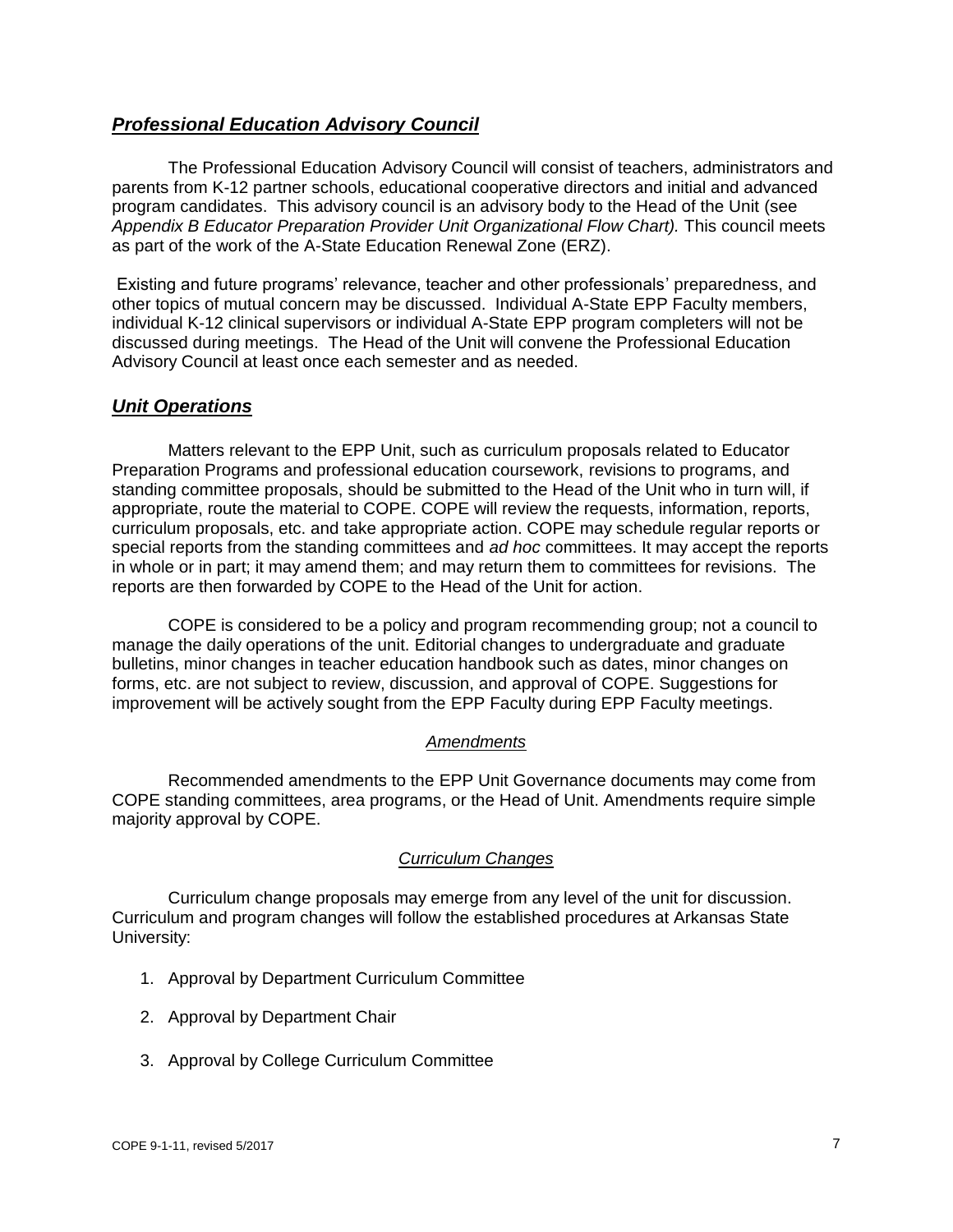- 4. Approval by College Dean
- 5. Route to the Head of the Unit who prepares materials for routing to COPE (may be returned to the dean of the college if incomplete).
- 6. Route to COPE. It is anticipated that a faculty representative would be present at the COPE meeting and at the standing committee meeting to provide information.
- 7. COPE votes to approve or decline and forwards to the Head of the Unit.
- 8. If the Head of the Unit approves, it is forwarded to the appropriate university committee for review and action. If the Head of the Unit does not recommend approval, she/he will provide the originating source with the rationale for the decision.

#### *Policy Recommendations*

Policy recommendations approved by the Head of the Unit are, depending on the nature of the policy, implemented by the Head of the Unit or passed for further review to the Executive Vice Chancellor and Provost or the appropriate university governance committee (e.g. General Education Committee, Undergraduate Curriculum Council, or Graduate Council).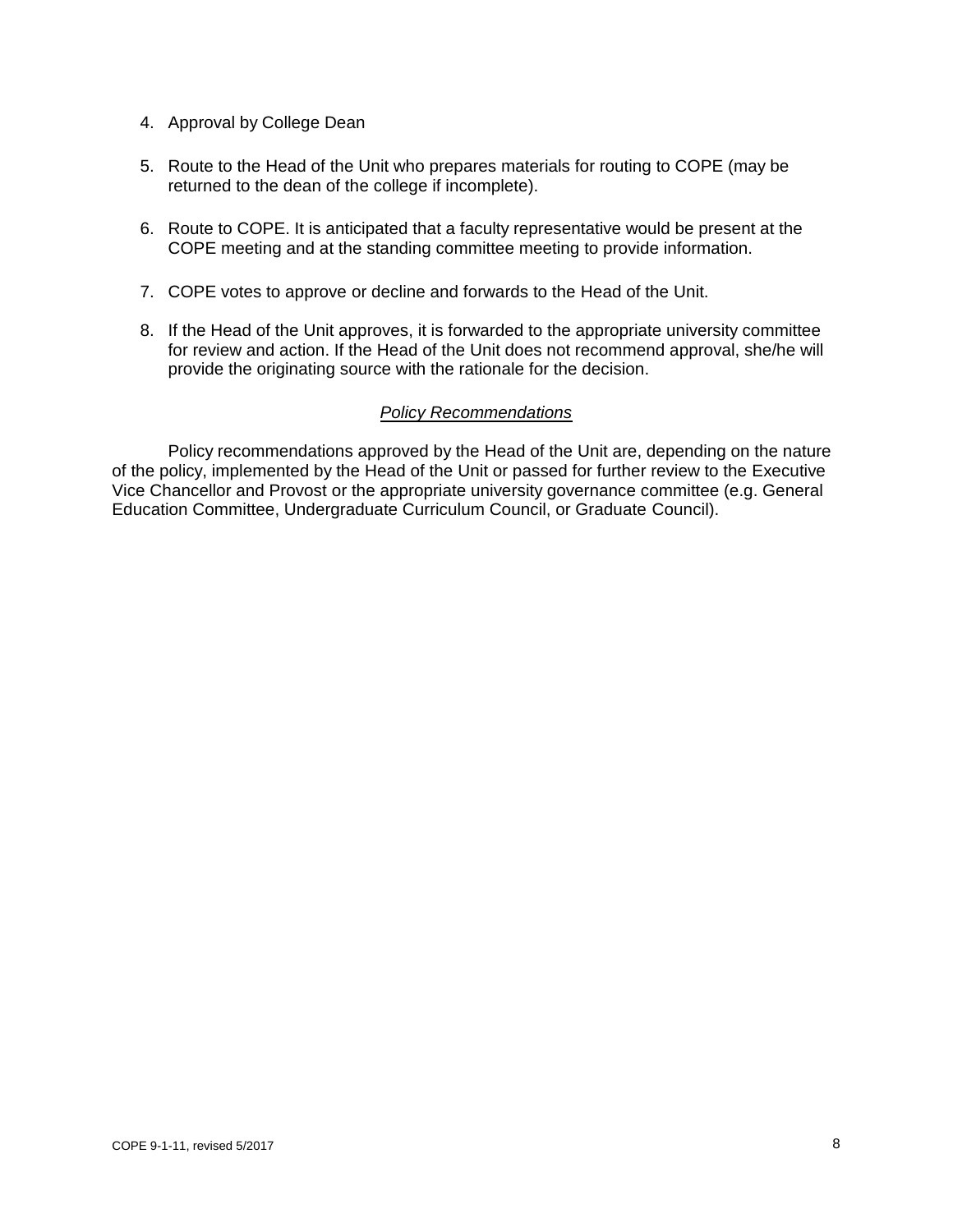# **Educator Preparation Provider Faculty**

The EPP Faculty consists of individuals employed by the university, including adjuncts and instructors, who teach one or more courses in education, provide services to candidates (e.g. advising), supervise clinical experiences, or administer a portion of the EPP unit. Initial approval for membership in the EPP Unit requires that university faculty meet criteria as described below.

- 1. Possess the appropriate terminal degree and have appropriate specialization for professional education or has unusual or exceptional qualifications for their teaching/supervision assignment;
- 2. Hold or have held a teaching, school counseling, school psychology specialist, or administrative license (appropriate to the university assignment).
- 3. Demonstrate continuing involvement with the public schools;

EPP Faculty who supervise the interns and practicum students, and/or teach methods courses are required to meet the following additional requirements:

- 1. A minimum of three years of teaching experience in a K-12 setting (with the exception of licensed school counselors/school psychology specialists) or special education faculty members which require either three years of classroom teaching or comparable experience (e.g., private/public institutions, residential treatment facility, subject to the approval of the department chair.
- 2. Be trained in the Teacher Excellence and Support System (TESS) required by Arkansas Department of Education (ADE). If required to be TESS trained, be TESS trained by the end of the first year of employment.

### *Educator Preparation Provider Faculty Meetings*

The Head of the Unit or designee will convene EPP Faculty meetings at least twice per semester and as needed. The purpose of EPP Faculty meetings is to provide a forum for discussion on topics which are relevant to the unit and/or its programs. Normally, meetings will be topic specific and EPP Faculty members will be notified in advance of the topic(s). The EPP Faculty members' input will be considered advisory in nature in regard to any future policy and procedural changes as well as any future direction of the unit.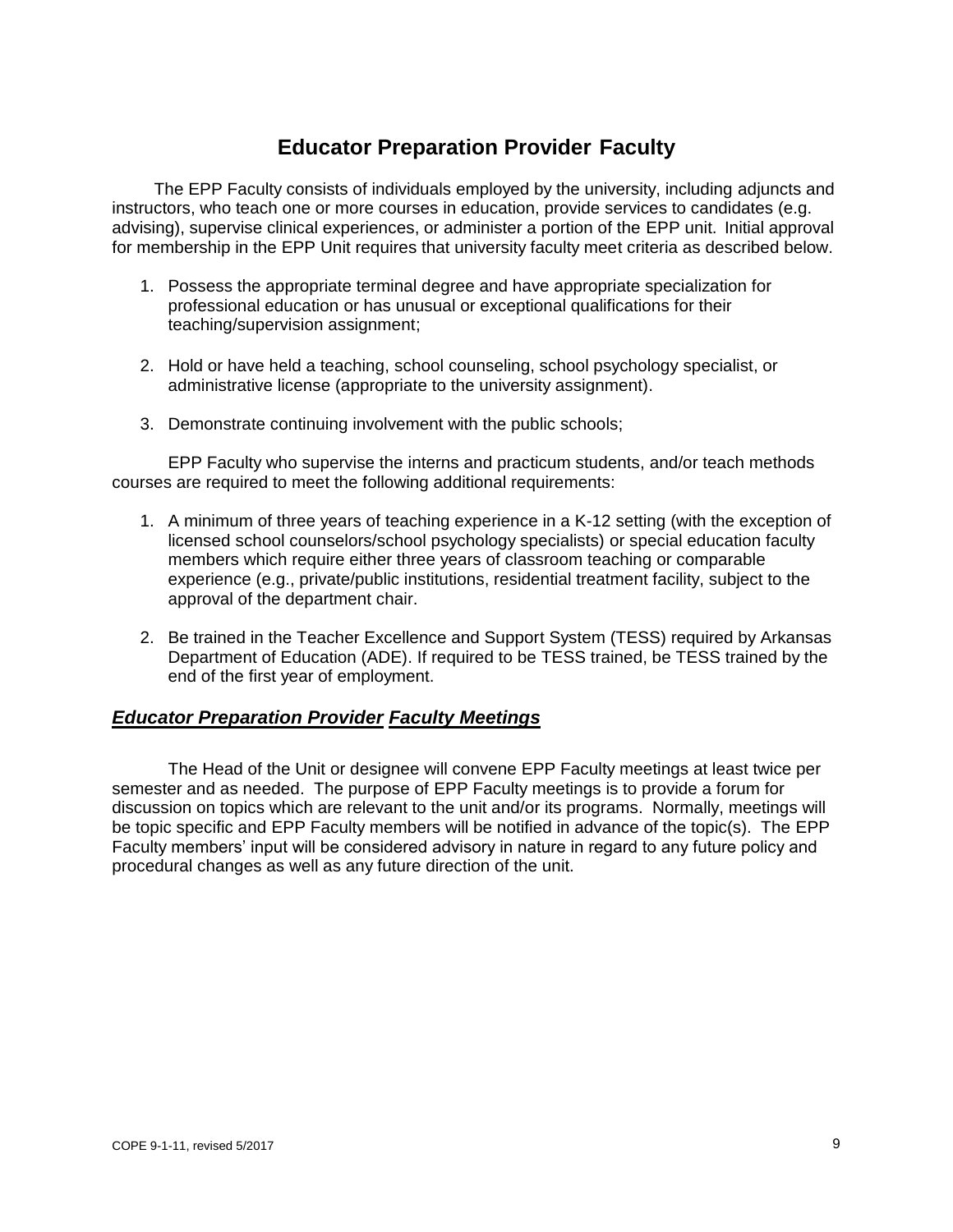### *Educator Preparation Provider Faculty outside of the College of Education and Behavioral Science*

### *Employment*

The employment process for Educator Preparation Provider (EPP) Faculty outside the COEBS must recognize the duality of the required disciplinary expertise and the professional education expertise. To the extent possible, the processes and procedural recommendations related to employment, promotion, retention, and tenure of EPP Faculty outside the COEBS are integrated into or are compatible with existing processes and procedures. Since there are faculty in the COEBS who have a portion of their assignment in professional education, it is recommended that the requirements for supervising interns and teaching methods classes apply as conditions for employment. The process for recommendation for employment of new EPP Faculty outside the COEBS is as follows:

- 1. Department chair sends *Justification to Initiate a Search* form to college dean (form should include EPP Faculty statement).
- 2. Dean sends *Justification to Initiate a Search* form to Head of the Unit.
- 3. Dean and Head of Unit jointly submit *Justification to Initiate a Search* form to the Academic Affairs and Research.
- 4. Search committee is formed. Composition of search committees should equally represent both disciplinary faculty and EPP Faculty. Head of the Unit will appoint the EPP Faculty to the committee. There will be equal voting representation of disciplinary faculty and EPP Faculty.
- 5. Joint construction of position announcement by search committee to ensure disciplinary and professional education criteria are in announcement.
- 6. Advertisements are placed.
- 7. Search committee screens and interviews candidates. (Review of professional education qualification is completed and verified prior to on-campus interviews.) College Dean and Head of the Unit interview finalist candidates.
- 8. Search committee makes recommendation to the chair.
- 9. Chair initiates the *Hiring Proposal*.
- 10. Dean and Head of the Unit concur on the recommendation of the search committee to hire.
- 11. Offer is made in accordance with specific department and college practices.
- 12. Dean and Head of the Unit indicate approval by signatures on *Request for Contract* form.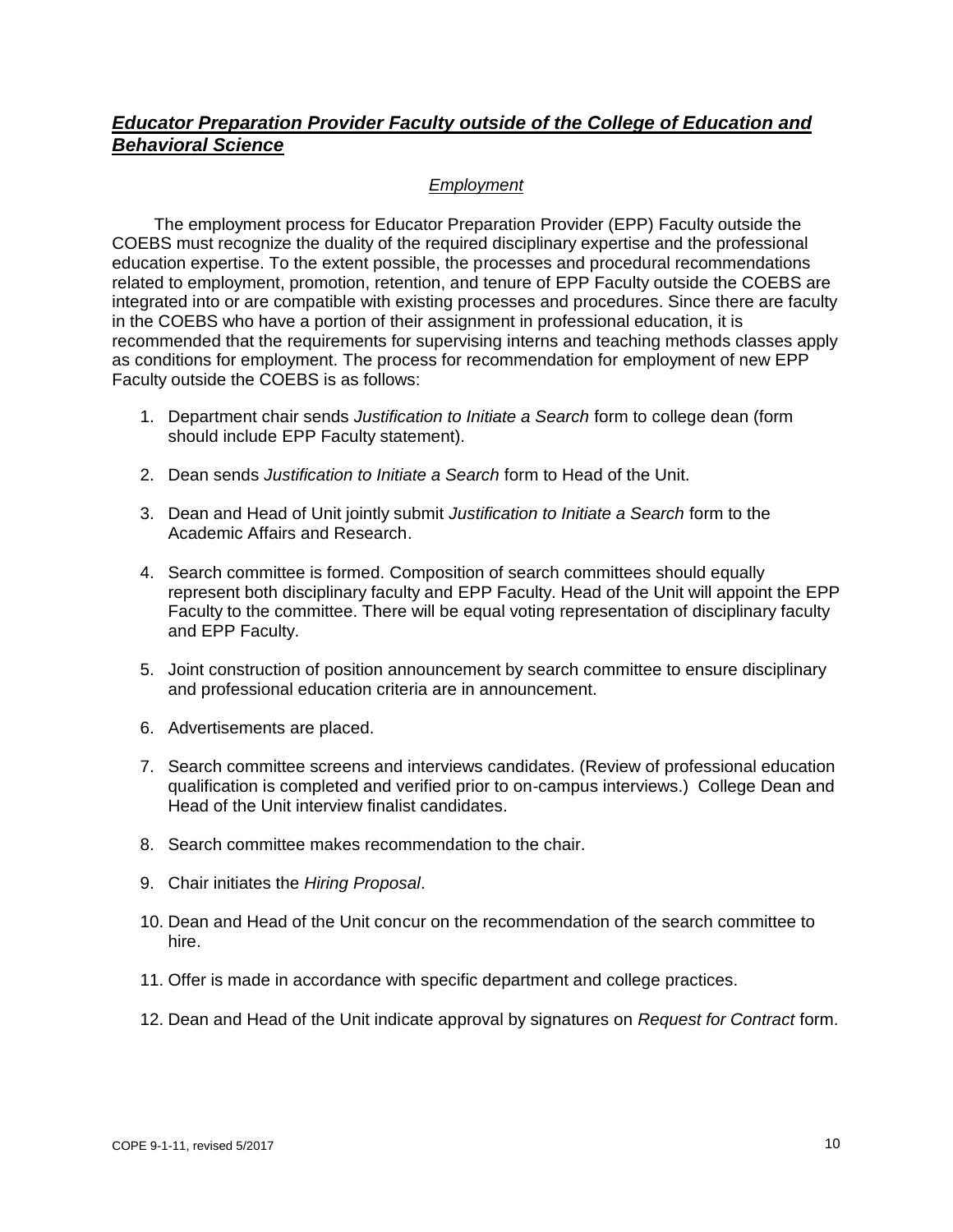### *Retention*

The following are procedures for the annual review of a pre-tenure EPP Faculty with appointments in the content area disciplines outside the COEBS, and also addresses the procedures for promotion or tenure of these faculty members.

The retention process builds on the shared responsibility for the development of new faculty members with both disciplinary and professional education assignments. The process also is an opportunity to validate the role of the EPP Faculty outside the COEBS in advising, service, scholarship, and ongoing involvement with the public schools which is expected of EPP Faculty.

The retention process is viewed as formative in nature. The goal is to facilitate the development of new colleagues in their teaching, scholarship, and service in the disciplines as EPP Faculty members. The intent is to provide a mechanism for ongoing review and support to the pre-tenure faculty member and enhance communication between the faculty and administrators in the content area disciplines and the EPP Faculty and administrators.

In addition to the standard university procedures for annual review of pre-tenure faculty, there are two additional mechanisms for accomplishing the annual review of EPP Faculty with assignments in the content area disciplines: The first involves the appointment of a Professional Education Review Panel for each new faculty member beginning early in the semester of initial appointment. The second involves the collaboration of the deans of the colleges and the Head of the Unit in decisions regarding the continuing status of these faculty members.

These mechanisms are more fully described below. These procedures recognize that not all academic units have both a college and departmental PRT committee and that the steps may differ.

### *Promotion and Tenure*

The process recognizes that at A-State, faculty hold rank and tenure in departments and colleges. However, the responsibilities of the EPP Faculty outside the COEBS to the EPP Unit must be considered in the promotion and tenure process.

- 1. The promotion and tenure review process is aligned with the current A-State process. The faculty member submits materials to both the department or college Promotion, Retention and Tenure (PRT) Committee and the Professional Education Review Panel, in accordance with the established timelines of the university and using the recommended university format;
- 2. The review panel will submit a report describing the contributions of the faculty member across teaching, scholarship, and service as a member of the EPP Faculty to the department or college PRT Committee and the Head of the Unit sufficiently early in the review process to permit the inclusion of the review panel's report in the process;
- 3. The promotion and tenure recommendations follow the established A-State PRT procedures with regard to forwarding recommendations to the Dean of the College;
- 4. The Dean of the College and the Head of the Unit will discuss the faculty member under review. The report of the Head of the Unit is circumscribed by consideration of matters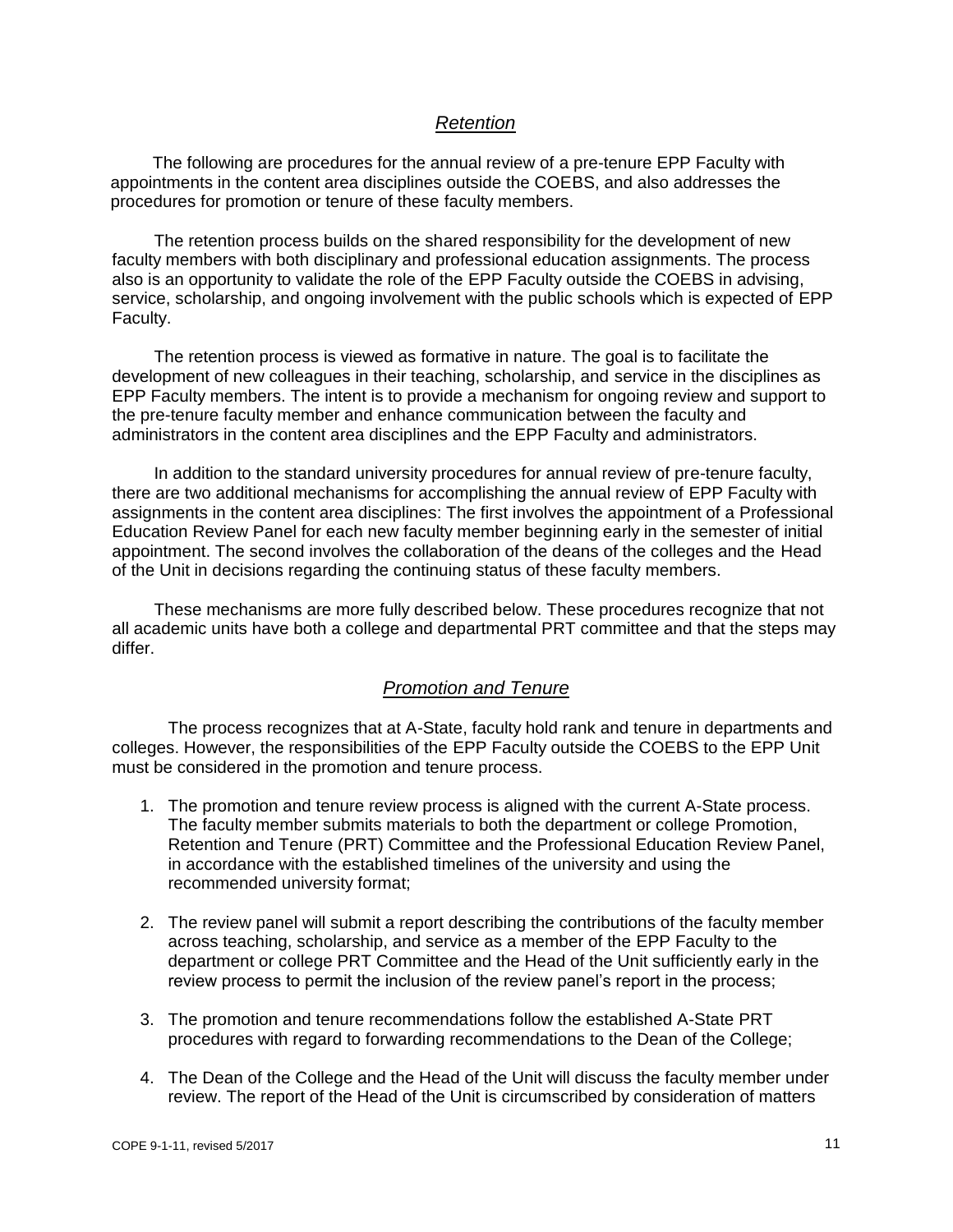pertaining to the faculty member's performance as a member of the EPP Faculty. If the Dean and Head of the Unit have arrived at differing conclusions regarding the status of a pre-tenured faculty member, or his or her promotion or tenure application, they will attempt to resolve the differences. If they cannot resolve the differences, they will jointly meet with the Executive Vice Chancellor and Provost for resolution within the university's stated timelines for notification to faculty regarding future status;

- 5. Recommendations from the department chair and department or college PRT Committee along with the recommendation from the dean of the college and the report of the Head of the Unit will be sent to the University Promotion, Retention and Tenure Committee; and
- 6. The recommendation of the University Promotion, Retention and Tenure Committee will be forwarded to the Office of Academic Affairs and Research for a decision.

### *Professional Education Review Panel*

The Professional Education Review Panel will be comprised of tenured faculty who are members in good standing of the EPP Faculty. The Head of the Unit is responsible for initiating a meeting with the pre-tenure faculty member early in the first semester of his/her employment to identify the three faculty members who will comprise the Professional Education Review Panel. The faculty member will select one member, the Head of the Unit will select one member, and together the faculty member and the Head of the Unit will select the third member. The Head of the Unit will convene a meeting of the members of the retention review panel for the purpose of selecting a chair.

The responsibility of the chair of the review panel is to coordinate the panel's professional education review process and facilitate communications between the members of the panel, the pre-tenure faculty member, and the appropriate person(s) responsible for annual review in the pre-tenure faculty member's department at the initial stage of departmental review, typically the Department PRT Committee. The pre-tenure faculty member will retain the panel throughout the probationary period. Should a vacancy occur on the review panel, the chair will notify the Head of the Unit who will arrange to fill the vacancy.

A formal meeting of the review panel will be convened in a timely manner to conduct its review of the pre-tenure faculty member and to formulate its recommendations to be forwarded to the Head of the Unit and the appropriate person(s) responsible for annual review in the pretenure faculty member's department. However, in keeping with the formative nature of this process during the probationary period, the review panel will meet directly with the pre-tenure faculty member each year to discuss their assessment with the faculty member and to offer any guidance, as appropriate, that may be of benefit to the faculty member working toward achieving tenure. At the discretion of the panel, this meeting may be concurrent with, or separate from, the panel's formal assessment of the faculty member's progress.

If no members of the panel are from the faculty member's department, the faculty member may invite a member of his/her department to a meeting with the panel at the point at which the panel engages in its meeting with the faculty member. The Professional Education Review Panel Process is as follows: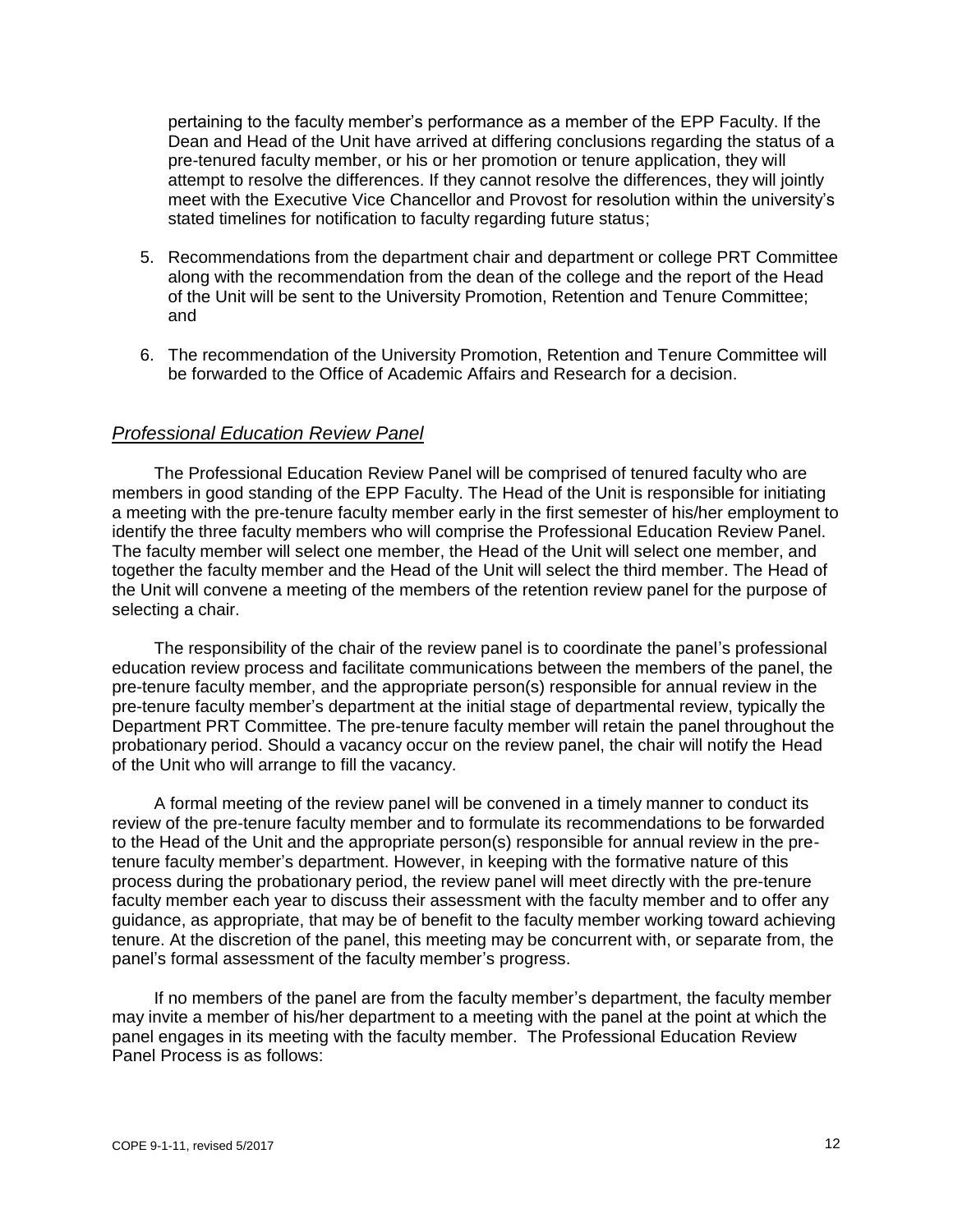- 1. The review process is aligned with the current A-State PRT process. The pre-tenure faculty member submits materials to the department or college PRT Committee and the Professional Education Review Panel in accordance with the established time lines of the university and using the recommended university format. The review panel assesses the faculty member's performance in teaching, scholarship, and service to the extent these activities are directly connected to his/her role as an EPP Faculty member;
- 2. The review panel will submit its annual recommendations regarding promotion, retention and tenure of the faculty member in the EPP Unit to the department or college PRT Committee and Head of the Unit sufficiently early in the review process to permit the inclusion of the review panel's input;
- 3. The recommendations follow the established A-State PRT procedures with regard to forwarding information to the college dean;
- 4. The Dean of the College and the Head of the Unit will confer and jointly prepare and/or sign recommendations to Academic Affairs and Research, Executive Vice Chancellor and Provost. The recommendation of the Head of the Unit is circumscribed by consideration of matters pertaining to the faculty member's performance as a member of the EPP Faculty. If the Dean and the Head of the Unit have reached differing conclusions regarding the status of a pre-tenure faculty member, they will attempt to resolve the differences. If they cannot resolve the difference, they will jointly meet with the Executive Vice Chancellor and Provost for continued discussions and reach consensus within the university's established timelines for notification to faculty regarding future status; and
- 5. Recommendations from the department chair and department or college PRT Committee along with the joint recommendation from the Dean of the College and the Head of the Unit will be sent to the Office of Academic Affairs and Research, Executive Vice Chancellor and Provost, for a decision.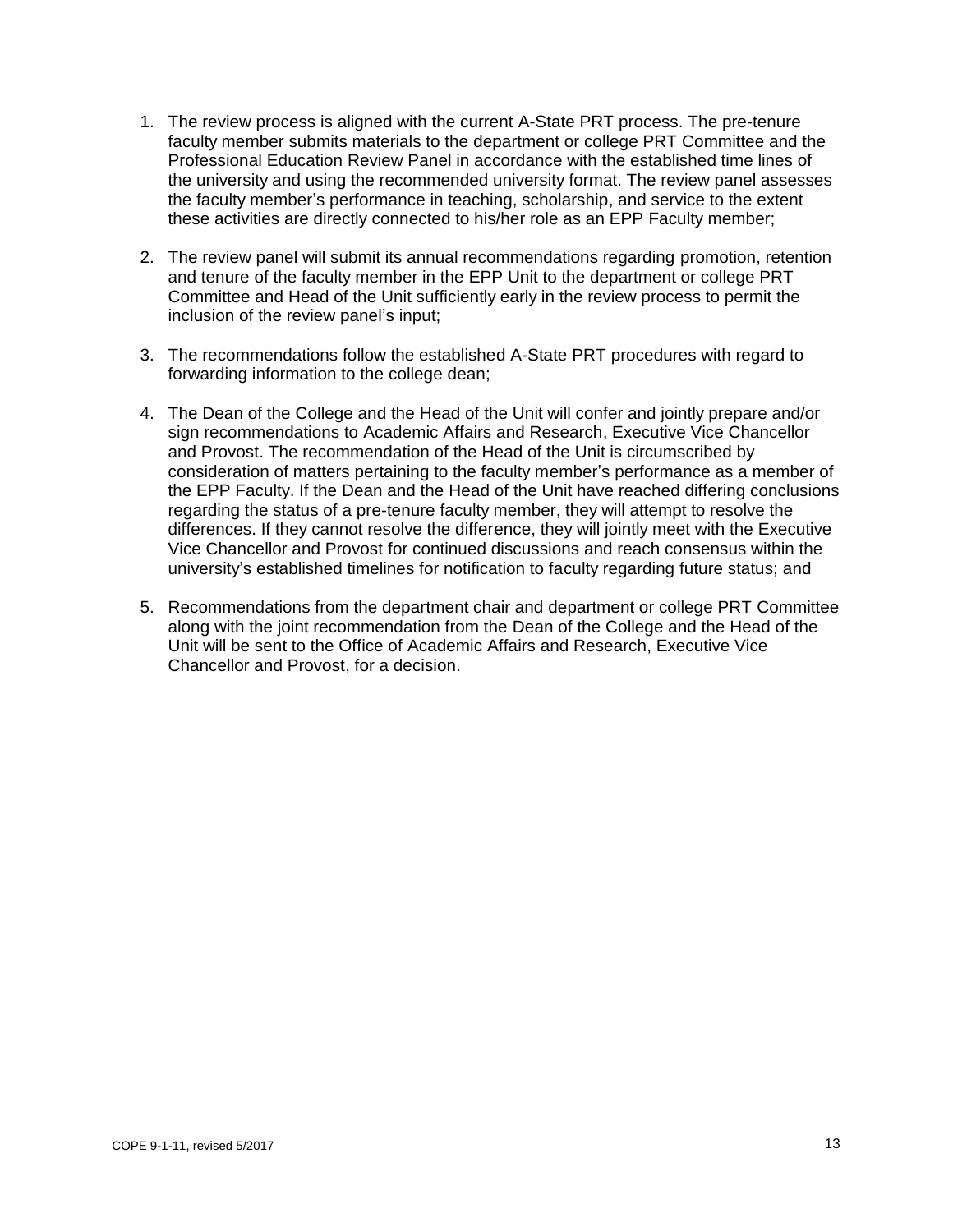# **APPENDIX A**

## UNIT ASSESSMENT FLOW CHART



\* CAEP Coordinator facilitates the flow of information between people and committees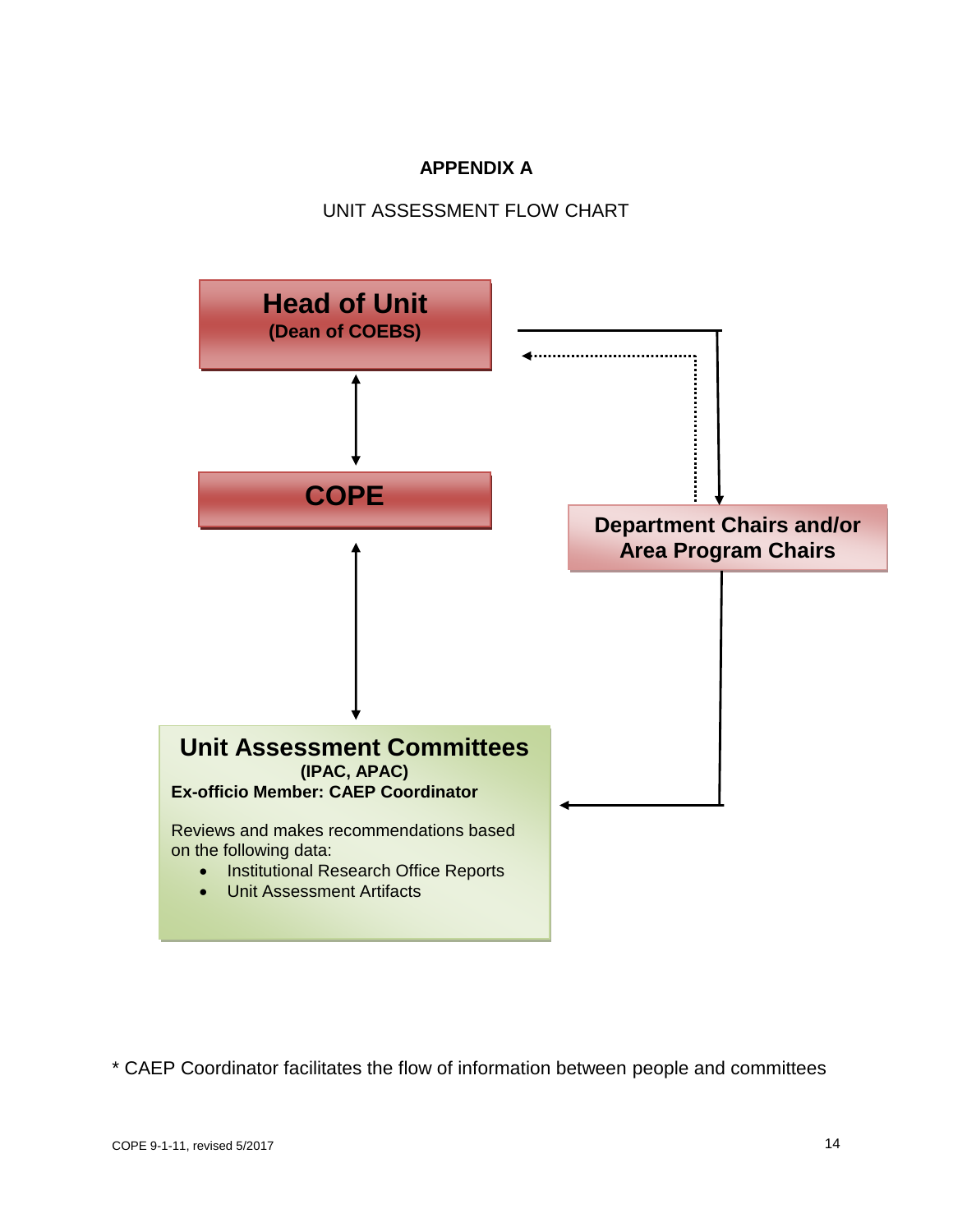## **APPENDIX B**

# EDUCATOR PREPARATION PROVIDER UNIT ORGANIZATIONAL FLOW CHART

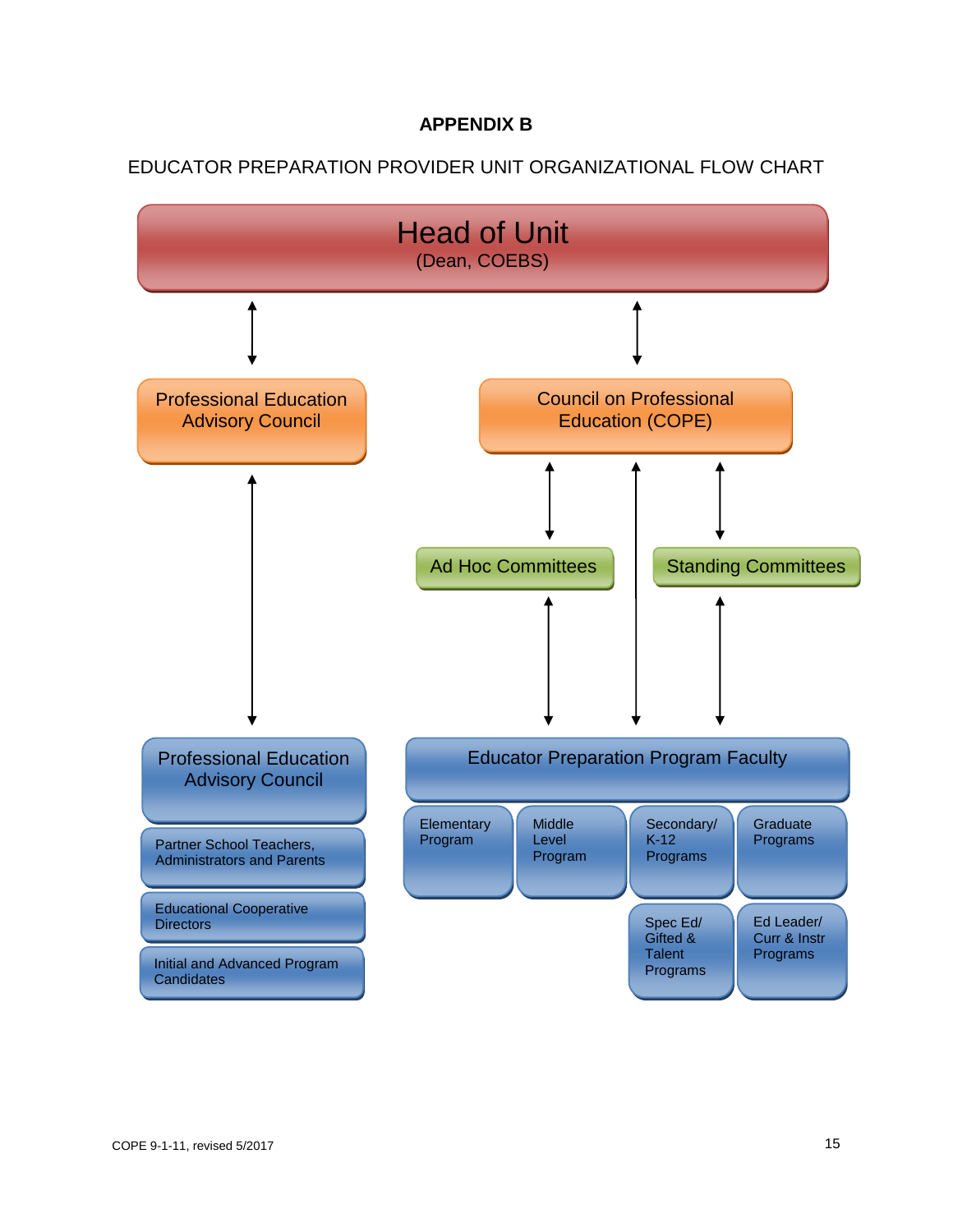# **APPENDIX C**

### ANNUAL TIMELINE FOR GOVERNANCE ELECTIONS/APPOINTMENTS

### **March 1 - March 15**

- The faculty from Teacher Education, HPESS, ELCSE, Secondary Programs, and Psychology and Counseling each elect their respective representatives to serve on the standing committees (IPAC, APAC)
- Area programs elect their respective program chairs and recorders (Elementary Program, Middle Level Program, Secondary/K-12 Programs, Graduate Programs, Special Education/Gifted and Talented Programs, and Educational Leadership/Curriculum and Instruction Programs)

### **March 15 - March 30**

- EPP Faculty nominates at large candidates for standing committees (IPAC, APAC)
- Departments in the College of Education and Behavioral Science elect their respective COPE representative

### **April 1 - April 15**

EPP Faculty elects two at-large candidates for each standing committees (IPAC, APAC)

### **August 15 - September 15**

- Standing committees elect chairs and recorder (IPAC, APAC)
- All college representatives elected/appointed
- EPP Faculty identify which programs they wish to affiliate

### **September 15 - September 30**

COPE meets to elect a chair, vice-chair and a recorder